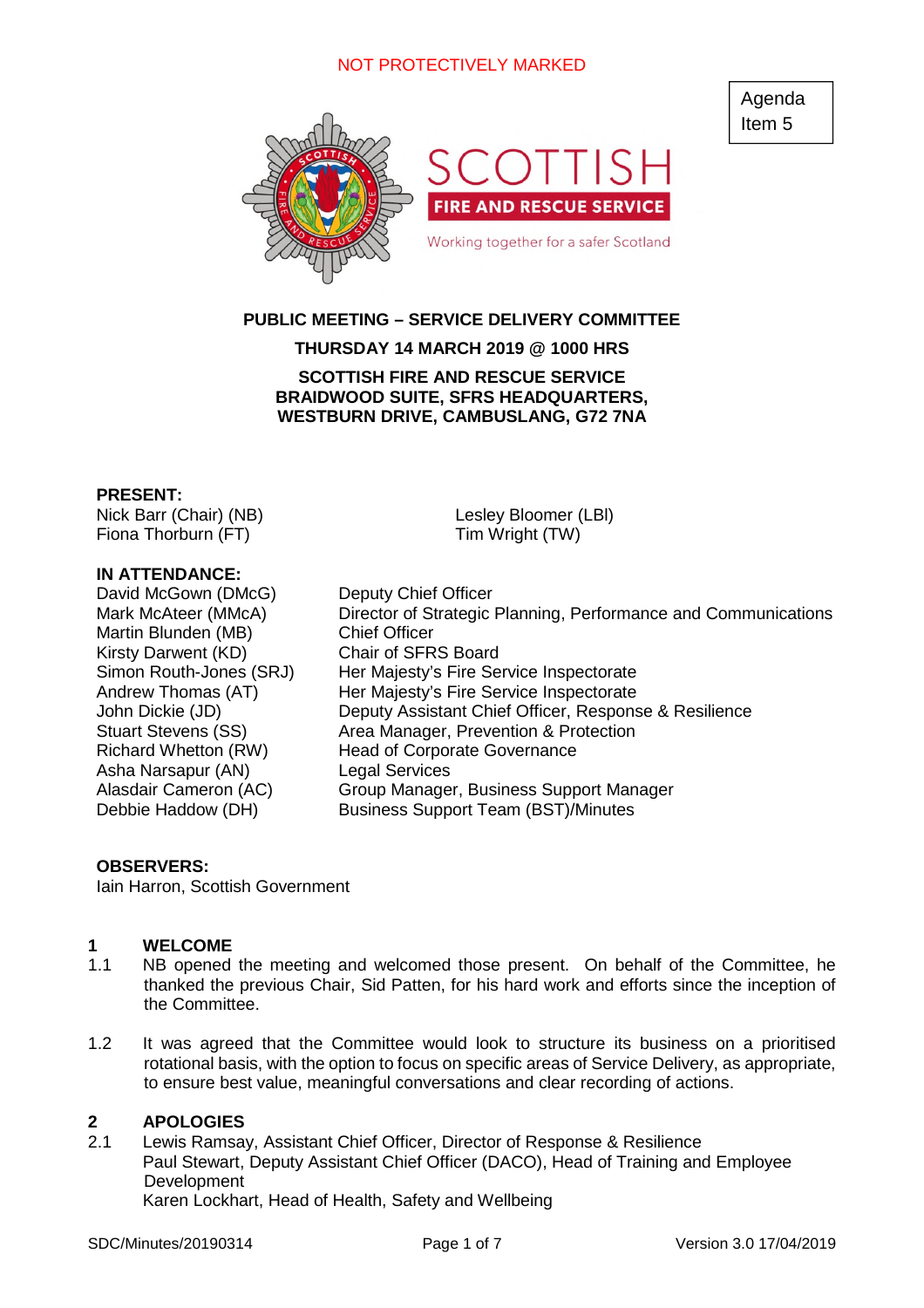# **3 PRIVATE ITEMS**

- 3.1 It was agreed that the risk spotlight for this meeting should be on CR5.10 'Failure to plan for the potential impacts of EU exit' and that this should be taken in private session after the public meeting.
- 3.2 There were no additional items to be considered in private

### **4 DECLARATION OF INTERESTS**

4.1 None given.

#### **5 MINUTES OF PREVIOUS MEETING: 4 DECEMBER 2018**

5.1 The following amendments were noted:

Item 9.1.3 – Quarterly Performance Report – LBl requested that the text *".Further work to be undertaken to identify whether these factors have impacted on the increase. It was agreed that a report would be brought back to a future meeting*" be removed and the subsequent action be removed. The Committee agreed this amendment agreeing that the action had been recorded in error.

#### 5.2 **Subject to the above amendment being made, the minutes of the meeting held on 4 December 2018 were approved as a true record of the meeting.**

#### 5.3 **Matters Arising**

5.3.1 There were no matters arising.

### **6 ACTION LOG**

6.1 The Committee considered the action log:

**Item 5.2 Vehicle Defects (04/12/18)** – DMcG noted that should significant trends be identified, this would be captured within the Statement of Assurance. Action closed.

**Item 9.1.3 Quarterly Performance Report 2018/19 (04/12/19)** – Action recorded in error, agreed to remove from Action Log. Action closed.

**Item 10.3 HMFSI Routine Report (04/12/19)** – SRJ confirmed that this would be covered under agenda item 11b HMFSI Update. Action closed.

**Item 15.2 Critical Incidents (04/12/19)** – Critical Incident Definition paper circulated to Board members. Action closed.

**6.**2 Further discussion took place regarding how important Incidents generally should be brought to the attention of the Committee. It was agreed that this should be discussed further at the next agenda setting meeting on 8 May 2019.

# **ACTION: DMcG**

#### 6.3 **The Committee agreed and noted the updated action log.**

#### **7 TERMS OF REFERENCE**

- 7.1 AC presented a report to the Committee outlining the proposed amendments to the Terms of Reference following the annual review.
- 7.2 The Committee Members noted the 4 delegated areas of focus and asked how this would work in practice. It was agreed that these focal points provided Members with important reference points that would apply to a wide range of service delivery related topics that the Committee may consider in the future.

#### 7.3 **The Committee noted the report and approved the Terms of Reference.**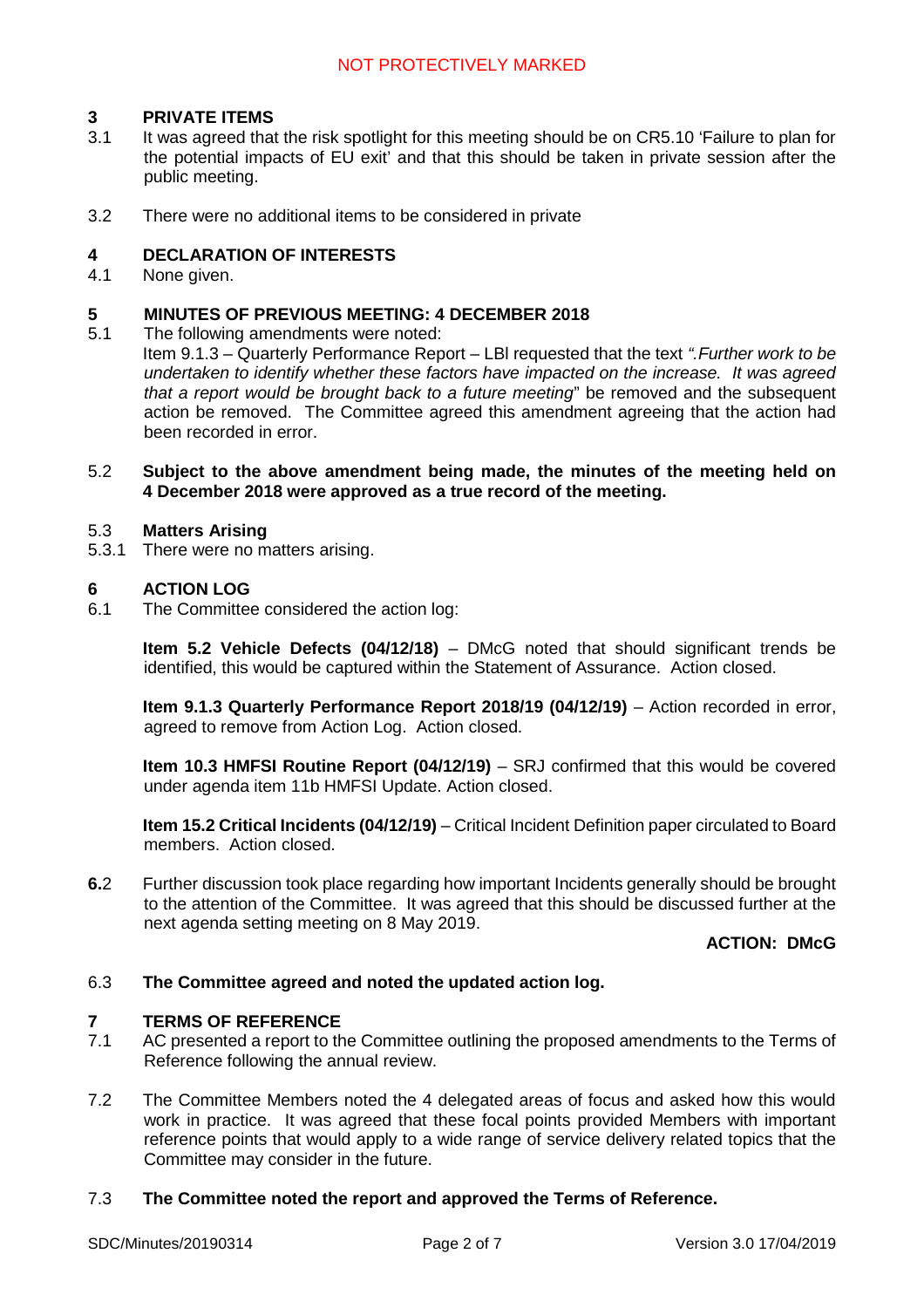# **8 STATEMENT OF ASSURANCE**

- 8.1.1 DMcG presented a report to the Committee noting that future reports would be aligned to the 4 delegated areas as detailed in the revised Terms of Reference. The following key areas were highlighted:
	- Staff availability and overtime costs An improved picture was reported. Reduction in overtime costs to a manageable level, improved management of staff absences, appliance availability above 96% confidence level.
	- Capacity Sufficient at present, however, additional pressure from Brexit has highlighted areas of concern which may lead to slippage in delivering operational objectives. Service needs to be realistic and focus on key areas in order to avoid over promising and under delivering.
- 8.1.2 The Committee noted positively the reduction in overtime costs and improved management of staff groups and asked if there were any concerns from staff re requesting annual leave. DMcG noted that there was some concern due to the reduction in the timescale for booking leave, however, this provided improved management of staff absences.
- 8.1.3 The Chair acknowledged the need to prioritise workloads within the Service and welcomed feedback from staff on requests (actions) for information raised within the meetings.
- 8.1.4 The Committee noted the reformatting of future Statement of Assurance reports going forward and asked that any slippages in timescales be recorded within the report. It was agreed that the format of the report would be reviewed by DMcG in collaboration with the Committee.

# **ACTION: DMcG/SDC**

- 8.1.5 When appropriate, secondment opportunities into and outwith the Service are accommodated.
- 8.1.6 DMcG informed the Committee that the main area of pressure within the Service was primarily business as usual due to additional demands ie, Brexit, Post Grenfell, etc. Going forward the Service needs to identify 3 to 4 key priorities whilst maintaining safety, performance and statutory responsibilities.
- 8.1.7 The Committee asked for further information relating to the risk associated with the introduction of GDPR. DMcG noted the internal risk with GDPR was associated with usage/retention of data and the risk for Service Delivery Areas was mainly sharing and receiving external data.

# 8.1.8 **The Committee noted the report.**

# **9 SERVICE DELIVERY PERFORMANCE REPORTING**

- 9.1 *Quarterly Performance Report 2018/19 Quarter 3*
- 9.1.1 MMcA presented the Quarterly Performance Report 2018/19 Quarter 3 and highlighted the following items:
	- Reduction in Accidental Dwelling Fires
	- Increase in Secondary Fire, Other (grass fires)
	- Medical Incidents, Assist Other Agencies and Effect Entry/Exit Monitoring incident volume as well as time committed at incidents
	- Increase in Accidental Dwelling Fire High Severity Investigating to identifying any trends/patterns emerging
	- Slight increase in Response Times/Call Handling
	- RDS Availability Stats collated on Local Senior Officer Areas not individual station basis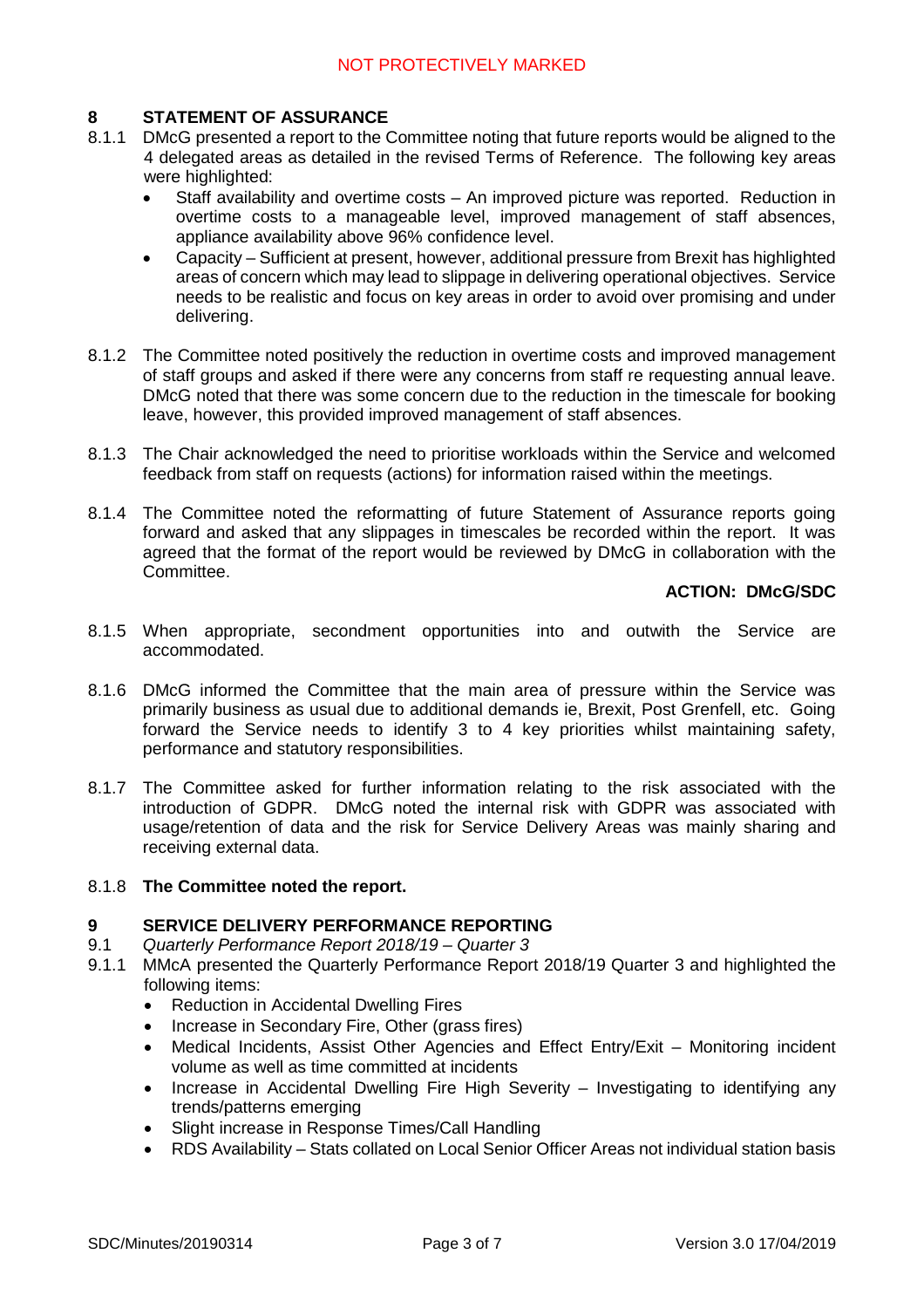# NOT PROTECTIVELY MARKED

- 9.1.2 The Committee noted the RDS Availability stats and asked how this impacts on local community risks. MMcA assured the Committee that there was no pattern of increased risk to local communities directly attributable to RDS availability. These communities had relatively low risk. He noted that the new performance system would allow a deeper dive into individual station availability to provide further assurance. A general discussion took place on the impact of risk to local communities, identifying risks and measures required to reduce risk, and the value of presenting the statistics in this format.
- 9.1.3 It was agreed to review the format/contents of QPR including providing appropriate narrative in light of new strategic plan. Future workshop to be arranged for around September/October 2019 to discuss format and review in phase functionality.

### **ACTION: MMcA**

- 9.1.4 Following discussions, it was noted that the Committee required to see the outcomes of RDS training, recruitment, availability, etc but the actual scrutiny of these areas was the remit of the Staff Governance Committee.
- 9.1.5 The Committee requested a briefing note to be provided on the increase to Accidental Dwelling Fires - High Severity. The note should provide an outline view of any intelligence behind the increase and the practical implications, if any. The note should be linked to the projected outturn of Quarter 4.

### **ACTION: MMcA**

- 9.1.6 It was noted and commended by the Committee that the Call Handling data in comparison to last year had improved.
- 9.1.7 General discussion took place on the reduction in the number of fires whilst noting this figure was still higher in comparison to other UK Services.

#### 9.1.8 **The Committee noted the report.**

- 9.2 *Performance Improvement Forum (PIF) Update November 2018*
- 9.2.1 MMcA presented the report to the Committee providing an update on the position at November 2018. The delay in presenting this report was due to the rescheduling of the previous meeting. The reported provided the 6 monthly RAG update across 5 action plans, noting that 70 actions have been completed (blue), 25 were on track (green), 7 actions were approaching/behind schedule (amber) and there was one action behind schedule (red).
- 9.2.2 MMcA assured the Committee that action plans were created and actioned as appropriate. He reiterated that this report was out of sequence due to the rescheduling of the previous meeting, therefore the report was retrospective.
- 9.2 *Performance Improvement Forum (PIF) Update January 2019*
- 9.2.1 MMcA presented the report to the Committee providing an update on the position at January 2019. The reported provided the 6 monthly RAG update across 2 action plans, noting that 72 actions have been completed (blue), 4 were on track (green) and there were no amber or red action on this occasion.
- 9.2 *Performance Improvement Forum (PIF) Closure of Action Plan*
- 9.2.1 The Committee endorsed the closure of the action plan for HMFSI Inspection Report: Emergency Medical Response and the Scottish Fire and Rescue Service.

*The meeting broke at 1120 hrs and restarted at 1130 hrs*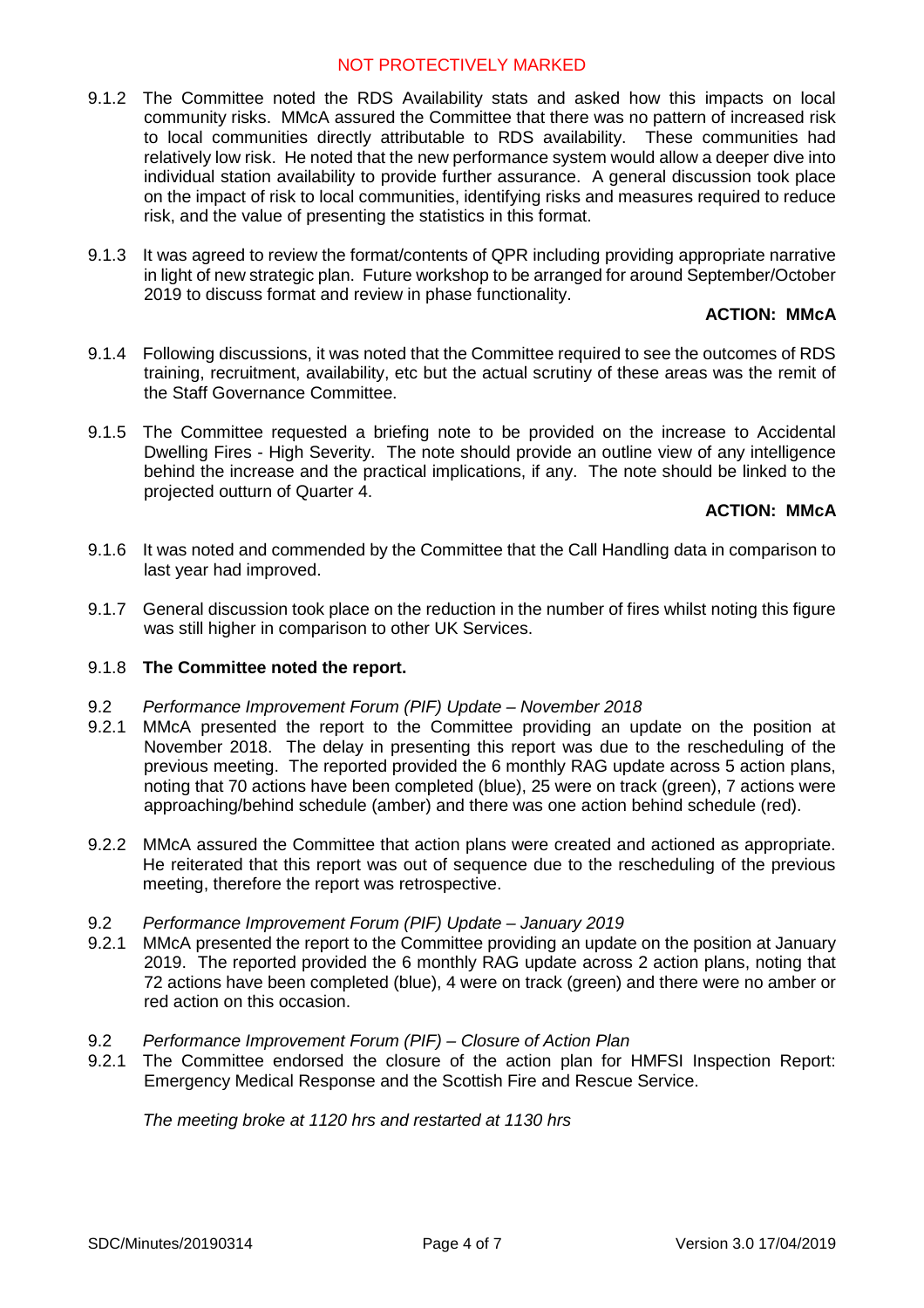# **10 CRITICAL INCIDENTS**

10.1 There were no critical incidents reported to the Committee.

### **11 REPORTS FOR CONSIDERATION:**

- 11.1 *Update on Scottish Government's Ministerial Working Group Building and Fire Safety and Grenfell Public Inquiry*
- 11.1.1 DMcG presented the introduction of a report to the Committee to provide an update on the progress of the recommendations from the Scottish Government's Ministerial Working Group for Building and Fire Safety. This report provided the first formal update on Phase 1 of the Grenfell Public Inquiry.
- 11.1.2 SS outlined in detail the work of the Group including the initial actions undertaken and the programme of work which emerged from the Group. The key areas of review were: Fire safety regime, building standards reviews, and enforcement and compliance. Recommendations were produced and presented to Scottish Government. These included broader range of sprinkler systems, increased focus on specialised housing, enhanced provision of smoke detection and increased focus on white goods, including targeted campaigns.
- 11.1.3 SS noted the 2 distinct phases of the inquiry and noted that there may be a delay in finalising Phase 2. Key recommendations were included within the report.
- 11.1.4 SS explained that the mandatory installation of sprinklers applied to all flats, social housing and HMO premises with the potential for this to be extended to include all new build premises. Work is ongoing to explore the potential option to retro fit sprinklers within premises.
- 11.1.5 With reference to the White Goods Campaign, the Committee asked how the Service would know that this campaign achieved results. SS noted that the campaign would be evaluated, as per normal practice. He noted that the campaign was to encourage individuals to register their white goods practices.

### **11.1.6 The Committee noted the report.**

#### 11.2 *HMFSI Routine Report*

- 11.2.1 SRJ presented the progress report on HMFSI inspections and reporting activity to the Committee. He highlighted the following matters:
	- North Lanarkshire Local Area Inspection (LAI) fieldwork commenced.
	- Future inspections for 2019 were Dumfries & Galloway and Edinburgh.
	- The publication of the thematic inspection for Training of RDS personnel has been delayed until the SFRS review of training has been finalised.
	- Thematic inspection for Fleet Management almost complete. The SFRS Chair has been identified to provide a strategic oversight of the fleet function.
	- Thematic inspection for Operational Risk Information has been published and laid before Parliament on 8 February 2019.
	- Additional work undertaken relating to Transportation of Defence Nuclear Materials, report with Service for factual check. Report to form one chapter, solely relating to SFRS, of a wider report requested by Scottish Government.
	- Additional work undertaken relating to SFRS Preparedness to Brexit.
	- Scrutiny Plan has been developed and published which outlined the formalised structure process to improve governance.
	- Recent appointments of 2 new Assistant HMFSI Inspectors Andrew Thomas and Graeme Fraser.
- 11.2.2 In relation to Fleet Management, KD indicated that the role of providing strategic oversight would more appropriately actioned by the Chief Officer. Content to be discussed out with the meeting.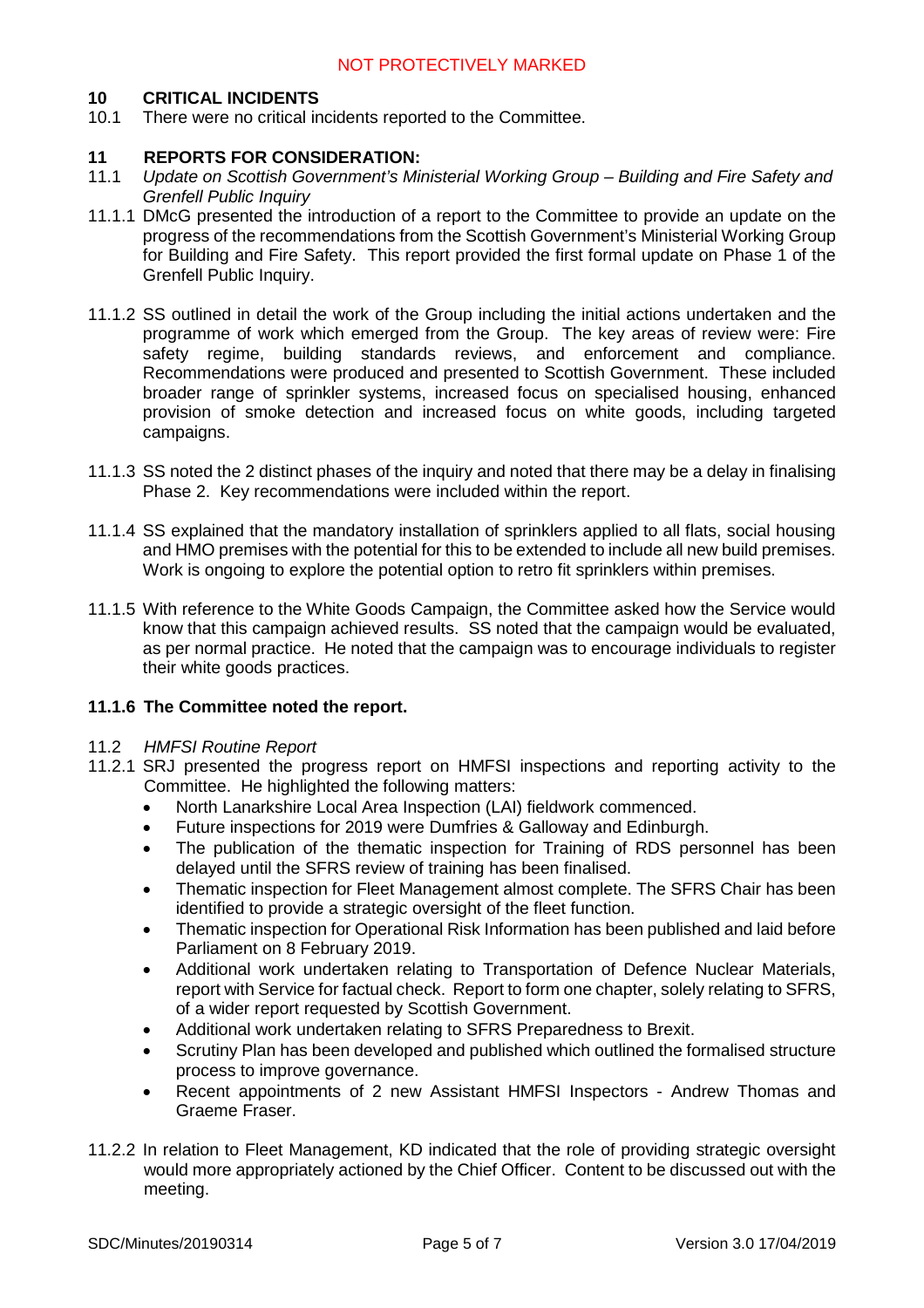- 11.2.3 MB noted HMFSI Scrutiny Plan covered period up to November 2018. MB and SRJ agreed to discuss updates to plan out with the meeting.
- 11.2.4 MB stated that the DCLG framework had been adopted by the SFRS in May 2015. SRJ and MB both aware of adopted status of framework.

# 11.2.5 **The Committee noted the report**.

- 11.3 *Communications & Engagement Service Delivery Activities*
- 11.3.1 MMcA informed the Committee that a new Head of Communication s had been appointed and the person would start on 29 April 2019. A review of the communications and engagement update would be undertaken in due course. The following was highlighted:
	- Communications issues relating to Brexit included supporting staff by offering legal advice on settled status.
	- High volume of FOI requests relating to Brexit with responses prepared in close liaison with partner agencies.
	- Transformation focus groups to be commissioned.
	- Internal review to be carried out on Internal Communications to ensure appropriate messaging.
- 11.3.2 It was noted that communications issues, relevant to the business, would be discussed at all Committees.
- 11.3.3 The Committee noted the recent PR Week article which positively highlighted the Service's use of social media.

### 11.3.4 **The Committee noted the update.**

- 11.4 *Committee Value Added Statement*
- 11.4.1 NB presented the report outlining the Committee's Value Added Statement and highlighted 3 major areas of Committee business during the year. These were benchmarking, critical incidents and UFAS.
- 11.4.2 Future proposed improvements to the Committee included horizon scanning, being more proactive, potential workshops and informal benchmarking.
- 11.4.3 It was agreed to include in the Statement the ongoing development of a reporting matrix to improve Committee scrutiny within the Actions to Improve section.

# **ACTION: BST**

# 11.4.4 **The Committee noted the report.**

### **12 FORWARD PLANNING**

- 12.1 *Committee Forward Plan Review*
- 12.1.1 The Committee agreed to further review the Forward Plan outwith the meeting. It was noted that future spotlight risks would be identified during the Statement of Assurance report.
- 12.1.2 The following amendments to the Forward Plan were agreed:
	- Call Handling to be removed (June 2019)
	- Accidental Dwelling Fire High Severity to be added (June 2019)
	- Complaints/Compliments annual report to be removed (September 2019)
- 12.1.3 It was agreed that the complaints/compliments annual report should be removed and replaced by a thematic report at all meetings. The format of the report to be discussed at a future workshop.